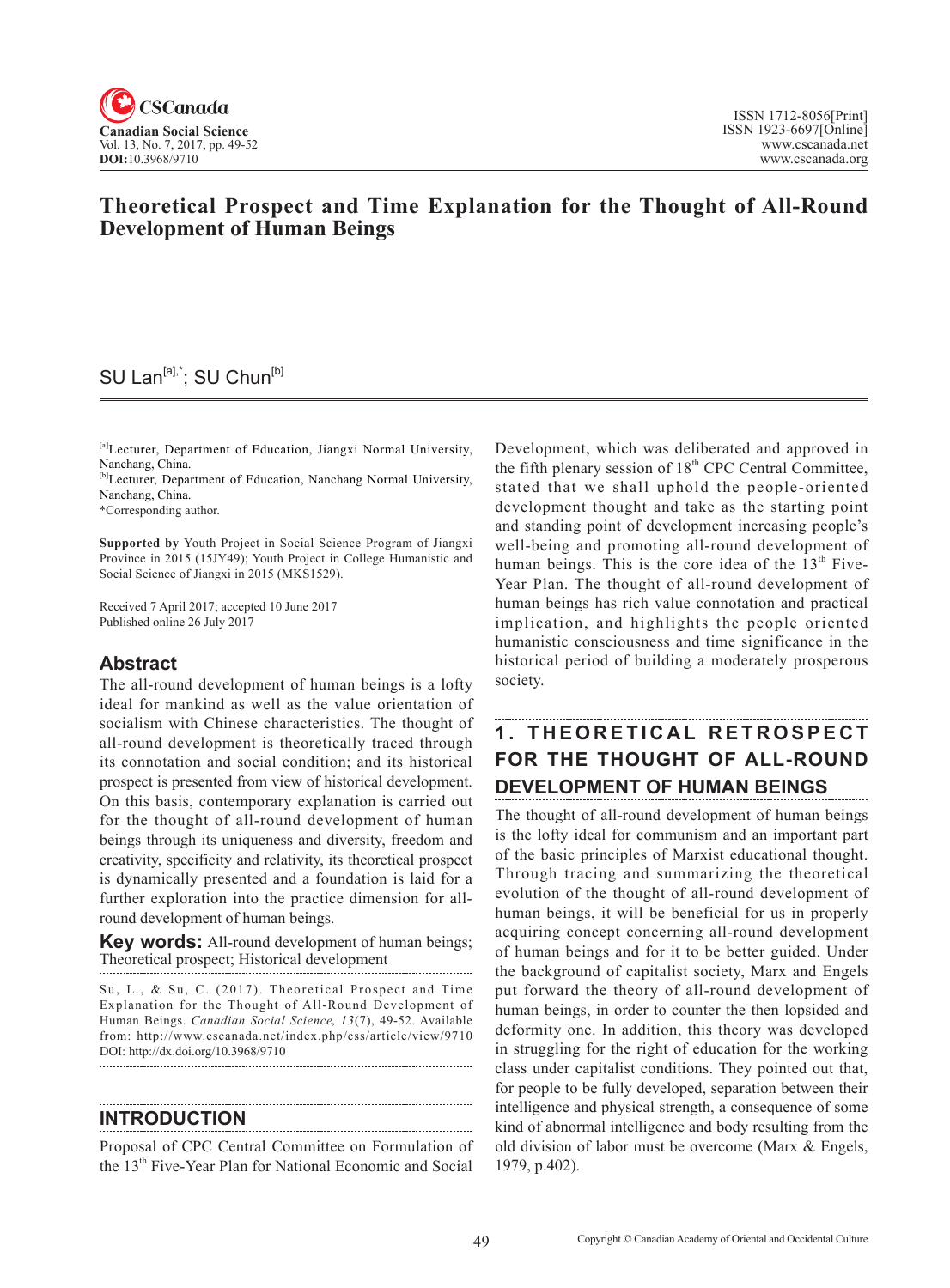### **1.1 Connotation of the Thought of All-Round Development of Human Beings**

The thought of all-round development of human beings is rich in connotation and can be interpreted on three levels. The first level is all-round development of "individual", which implies the overall development of labor capacity of the individual. Engels pointed out a society organized in accordance with the principle of communism will allow its members to fully play their talents in all aspects (Marx & Engels, 1972, p.223).The thought of all-round development of human beings is an important part of the contents of Marxist philosophy. The second level refers to all-round development of mankind. By making survey on quantity of "people" as subject, it will be indicated that the thought of all-round development of human beings by Engels emphasizes overall development of not only a specific individual, but also the mankind. As people are socially connected, the development of individual will promote social development and reciprocally the social development will also promote appearance of the "new people". Engels also pointed out in Principles of Communism that all members of a society shall be allowed to be fully developed (Ibid., p.224). Therefore, for the communism, this lofty ideal, to be truly realized, both the individual and mankind must be fully developed. By making analysis from the perspective of "people" as subject of thought of all-round development of human beings, its object is both the individual as subject and all human beings that is the mankind. However, this has not yet reflected all connotation of all-round development of human beings. Therefore, in the third level, the thought of all-round development of human beings is further interpreted with its content. In Capital, Marx stated that labor force or labor capacity is understood as sum of physical strength and brainpower that exist in the body of human beings, that is living human body, and that are used whenever people produce some kind of use value (Marx & Engels, 1979, p.190). This assertion contains three levels of contents: Its fundamental connotation implies that physical strength and brainpower are fully developed and used; based on this, physical strength and brainpower of human beings are fully integrated and unified; and finally, as the development of human beings' ability in all respects moves forward gradually to a direction of deftly acquiring and applying all laws of natural and social development, they become citizens in the realm of freedom (Jin, 1992, p.170). In addition, all-round development of human beings also includes development in morality, aesthetic and other aspects. As a total man, people possess their own overall essential in a comprehensive way and their elements for all-round development of human beings are complete and harmonious.

### **1.2 Social Condition for All-Round Development of Human Beings**

The all-round development of human beings is the lofty ideal and great goal for all mankind, since it implies the complete liberation of mankind. To realize this idea, it will need to go through a long process as well as request many social conditions. The first one is the development of productivity, which is the fundamental condition. To realize all-round development of human beings, it is necessary for society to create a highly developed material condition, so as to lay the material foundation required for all-round development of all members of the society. The continuous development of social productive forces reduces the labor intensity of social members and shortens their labor time. This fundamental condition will provide a solid foundation for all-round development of human beings. The second one is the development of production relations. Among all social relations, the relations of production are the most fundamental ones that play a decisive role for all-round development of human beings. To have the means of production owned by society by liberating it from the shackles of private ownership will open up a broad road for all-round development of human beings. To enable the possibility of overall development of all members of the society, the private ownership of means of production must be changed. The third condition is the scientific development of education. The combination of productive labor with intellectual development and physical education is not only a way to improve social production, but also the only way to train fully developed people (Marx & Engels, 2009, pp.339-340). By highly integrating the education and social production of labor, people's brainpower and physical strength will be improved, thereby enhancing their labor capacity. In addition, the improvement of brainpower and physical strength will play a positive role in fostering morality, artistic talent, and hobbies and interests of human beings. The fourth one is the development of social needs. The all-round development of human beings is also closely related to the needs of society. In The German Ideology, when discussing Raphael, Leonardo da Vinci and other artists, Marx and Engels pointed out that it was emerging bourgeoisie's objective needs to vigorously create revolutionary public opinion for acquiring economic and political rights and the bourgeoisie's objective needs to express their self-desire, emotion and subjective demands that boosted the development of literature and art under the then social context, thereby promoting allround development of human beings. The fifth one is the development of social environment. Social environment is a general name for relevant macro factors including social and political environment, economic environment, legal environment, cultural environment and others, which are created by individuals through social labor. Social environment has a significant impact on individual's career and even the development of human beings. It is a sign of the development of human civilization, and the essential factor that affects all-round development of human beings.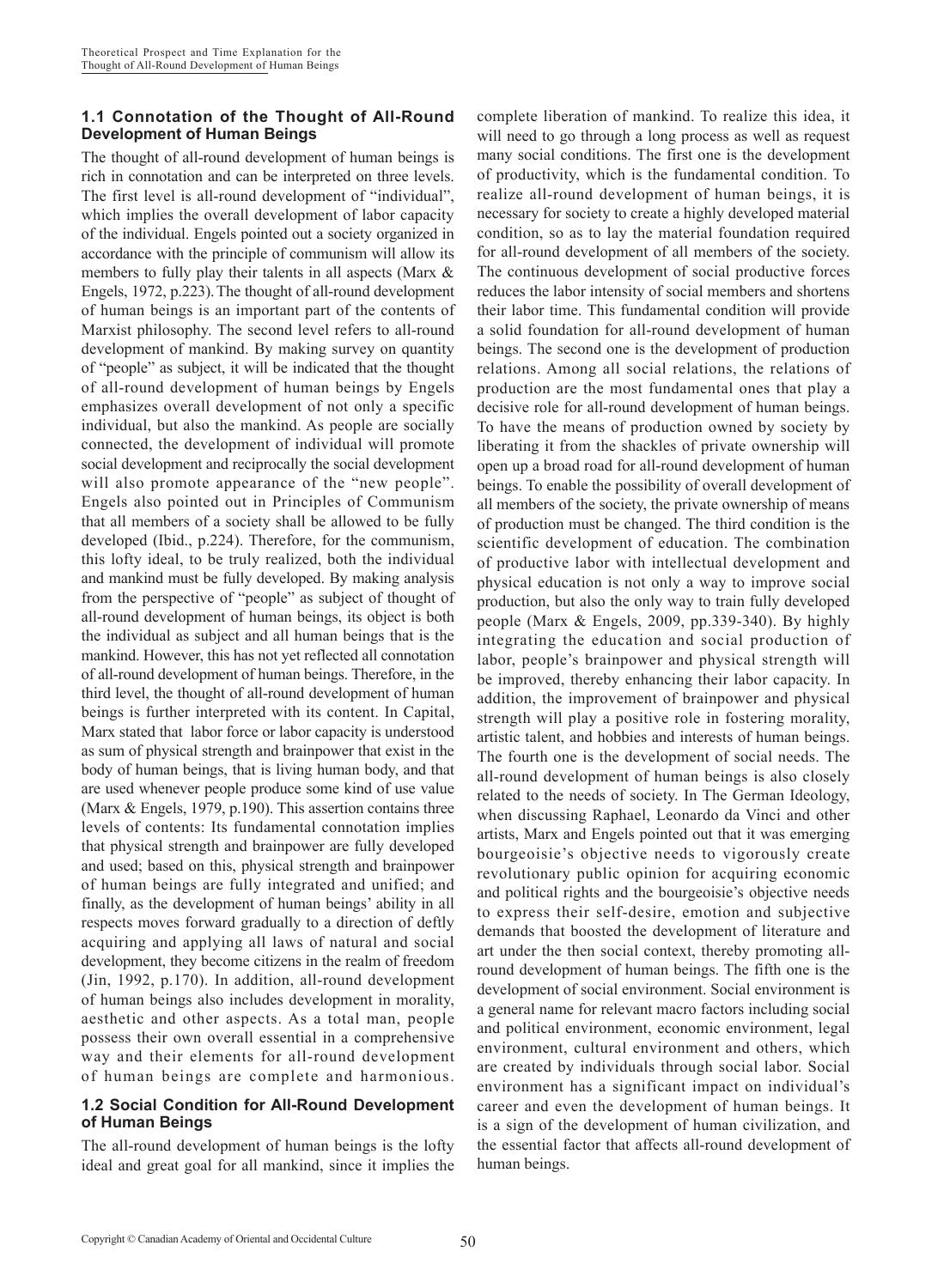# 2. HISTORICAL DEVELOPMENT **OF THE THOUGHT OF ALL-ROUND DEVELOPMENT OF HUMAN BEINGS**

The thought of all-round development of human beings was developed by Marx and Engels on the basis of absorbing, borrowing from and critically inheriting the outstanding historical and cultural thoughts of mankind. As early as ancient Greek period, Aristotle had proposed a thought on education in the slave society that highlighted the harmonious development between physical education, intellectual education and moral education to promote the unified development of mind and body in human beings. In the period of the European Renaissance, some bourgeois thinkers, in opposing the imprisonment of religion on people's mind, put forward humanistic doctrines that emphasized people first, promoted freedom of individuality and focused on multi-sided development. With the development of these thoughts, several modern bourgeois educators, such as Comenius and Rousseau, had further enriched this theory and put forward an idea of "harmonious development" of physical, strength, brainpower and moral education. French utopian socialist Saint Simon first proposed the concept of all-round development of human beings. He said that in  $15<sup>th</sup>$  century, in addition to amazing achievements in physics, mathematics, art and handicraft industry, European people also worked enthusiastically in several most important and extensive departments within the reach of human understanding; they were fully developed people, and were this kind appeared for the first time since ancient times (Wang, 1979, p.265). On the basis of critically inheriting the outstanding thoughts of the predecessors, Marx and Engels put forward the theory of all-round development of human beings, officially use the concept of "all-round development of individual" for the first time in German Ideology that pointed out that all-round development of human beings referred to the full development of their own ability in all aspects. Then, their thought of allround development of human beings was interpreted more systematically in Communist Manifesto, Capital and Anti-Duhring. Advance with the times is the most important theoretical quality of Marxism, and it's thought of all-round development of human beings, in combining with social practice in China, has also made great progress. In modifying General Programme of the Party Constitution in the  $18<sup>th</sup>$  National Congress of CPC, the "promote all-round development of human beings" had been added after "continue to meet the increasing material and cultural needs of people on basis of development of production and growth of social wealth". This is a process in which material and spirit promote each other to develop the continuously (Hu, 2016).

# **3. CONTEMPORARY EXPLANATION OF THE THOUGHT OF ALL-ROUND DEVELOPMENT OF HUMAN BEINGS**

The thought of all-round development of human beings is rich in connotation, and its theory evolves in practice. Therefore, its connotation need to be further understood by combining the background of the times and the particularity of social practice.

### **3.1 Uniqueness and Diversity**

The subject of the thought of all-round development of human beings is "people" and is the pursuit of ideal for the development of human beings. The essence of human beings is the sum of social relations. Therefore, the all-round development of human beings shall be carried out throughout social practices and shall be achieved and developed in this process. We shall first objectively recognize people's born differences and the differences developed in the process of social practice and then respect these differences and base on this to recognize the development of human uniqueness. In addition, people's need is not just material satisfaction. Its diversity will be reflected in the political, cultural, ecological and other aspects. Human beings differentiates all other animals from the infinity and extensiveness of their needs (Marx & Engels, 1982, p.130). At present, due to rapid development of productive forces, the shortening of labor time and the improvement of educational conditions and so on, people have sufficient time to learn science, art and other valuable content required for their development from the outstanding cultures in history, so that more uniqueness and diversity can be achieved for individuals.

### **3.2 Freedom and Creativity**

The all-round development of human beings is the result of free choice and active creation by subject according to the will of individuals. It is the awakening of selfconsciousness and self-created richness, and has freedom and creativity. This development does not succumb to some kind of external compulsiveness, and can be managed by individuals. As each man is trained in a various aspects and takes different social functions as a way of alternating activities, they are able to give full play to their talents and creativity in a variety of productive labor positions as well as in other areas of social activities (Jin, 2003, p.319).

### **3.3 Specificity and Relativity**

The all-round development of human beings is not an abstract and unreachable human ideal, but a specific and historical result. Specificity means that all-round development of human beings shall be defined under the context of present national conditions as the background, and presented with historical and specific goals in the